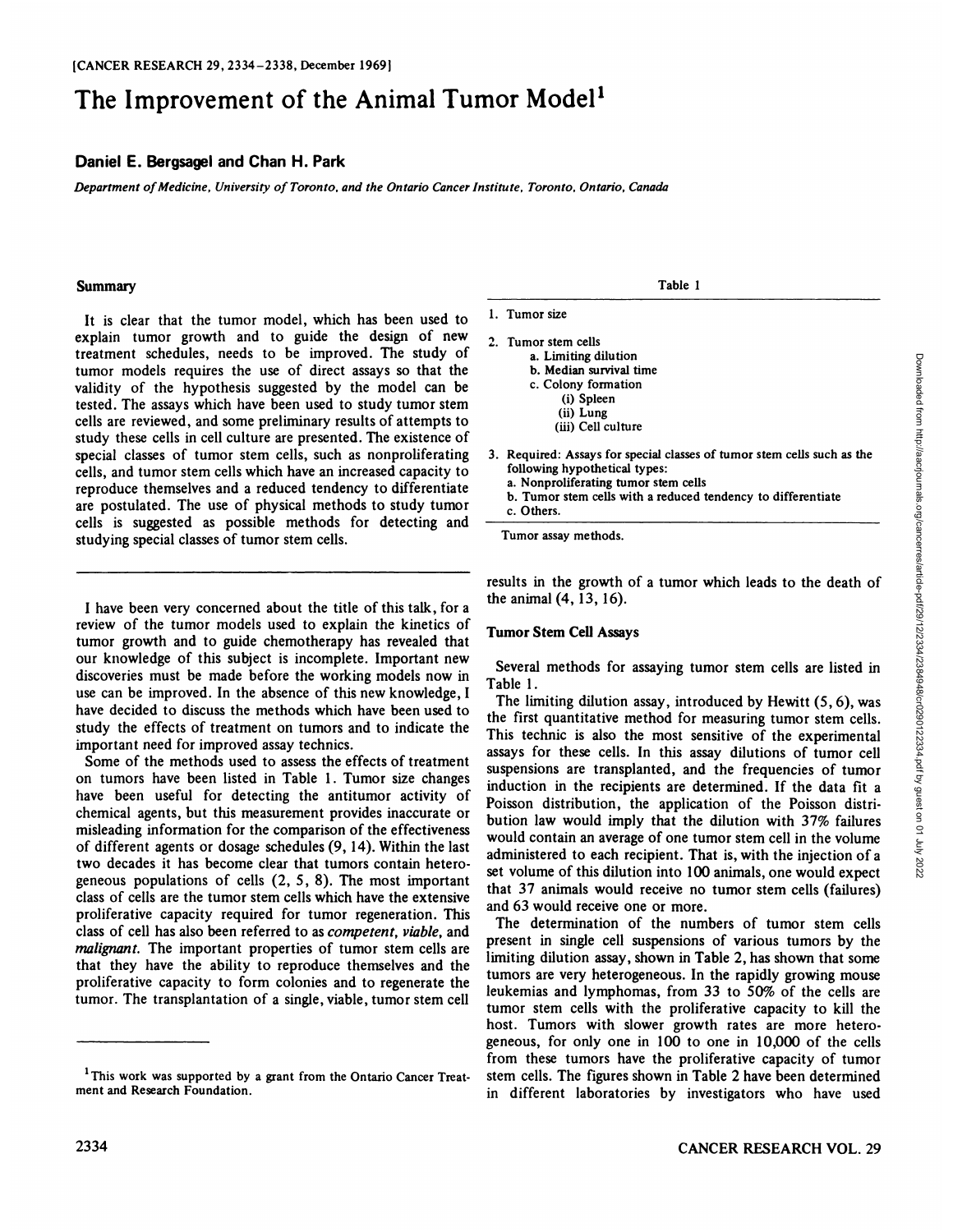| Table 2 |  |
|---------|--|
|---------|--|

| Mouse tumor (route of<br>injection) | No. of tumor cells<br>required to induce tumors<br>in 63% of assay mice | Reference |
|-------------------------------------|-------------------------------------------------------------------------|-----------|
| A. Rapid growth rate                |                                                                         |           |
| 1. $L1210$ (i.p.)                   | 2                                                                       | 13        |
| 2. CBA lymphocytic                  |                                                                         |           |
| leukemia (i.p.)                     | 3                                                                       |           |
| 3. Leukemia P388 (i.p.)             | 3                                                                       | 12        |
| <b>B.</b> Slower growth rate        |                                                                         |           |
| 1. Osteosarcoma C22LR               |                                                                         |           |
| (s.c.)                              | 400-3000                                                                | 19        |
| 2. Shinogi Ca 115 (s.c.)            | approx. 1000                                                            | a         |
| 3. Ca 755 (i.c.)                    | approx. 5000                                                            | 9         |
| 4. Adj. PC-5 myeloma (i.v.)         | 1000-4000                                                               | 2         |

Limiting dilution assays for tumor stem cells of mouse tumors, i.e., intrace rebral.

*a J. W. Meakin. 1968, personal communication.*

different technics. For example, tumor cells have been injected into multiple subcutaneous sites, intracerebrally, intraperitoneally, or intravenously, and positive results have been read as the development of a palpable tumor or the death of the animal. Some investigators (6,12,19; J. W. Meakin, 1968, personal communication) have been careful to relate the frequency of tumor induction to the number of tumor cells judged to be viable by morphologic criteria, while others (2, 9) have related the frequency of tumor takes to the total number of nucleated cells in the cell suspension. Bergsagel and Valeriote (2) found that approximately 63% of the animals injected with 10<sup>4</sup> nucleated cells prepared from the spleens of animals bearing advanced Adj. PC-5 myeloma died with active tumor. The cells of this plasma cell tumor are all larger than 12  $\mu$ , and from 10 to 40% of the cells in the suspensions used for these experiments were identified as tumor cells in the hemocytometer chamber. Thus, the frequency of stem cells in the population of Adj. PC-5 tumor cells recognized by morphologic criteria is in the range of one in 1,000 to one in 4,000.

Technical differences in these limiting dilution assays make direct comparisons of the results hazardous. The most important factors which will influence the frequency of stem cells detected in a tumor cell suspension are the methods used to prepare the cell suspension and the criteria used to identify "viable" tumor cells in the injected dilutions. However, the results shown in Table 2 were obtained by investigators who prepared tumor cell suspensions under conditions that were designed to keep tumor cells viable. The tumors were minced under aseptic conditions, the cells were suspended in a protein-containing medium and kept cold throughout the in *vitro manipulations, and similar criteria were used to identify* morphologically intact tumor cells (i.e., large cells which exclude vital dyes such as trypan blue and eosin). It is possible that improved methods of handling tumor cells may increase the proportion of tumor stem cells detected in the cell suspensions of slowly growing tumors, but it is unlikely that the frequency can be increased to that found in the rapidly growing leukemias and lymphomas.

It would appear that only a fraction of the tumor cells,

judged to be viable on the basis of their ability to exclude vital dyes, have the extensive proliferative capacity required for the formation of a tumor. This is strong evidence for the view that tumors contain at least two types of cells, i.e., tumor stem cells, and a second type of tumor cell which has a limited proliferative potential. The tumor stem cell fraction in slowly growing tumors is smaller than in tumors with a rapid growth rate.

The determination of the median survival time of mice following therapy, or following the transplantation of cell dilutions containing unknown numbers of tumor stem cells, has been used extensively by investigators at the Southern Research Institute (9, 16). This measurement will give an order-of-magnitude estimate of the surviving fraction of tumor stem cells if the tumor is one which causes death when the number of tumor cells have multiplied to a fixed lethal<br>number. Some tumors do not meet this necessary growth condition. Hewitt (6) was unable to demonstrate a go number of tumor cells have multiplied to a fixed lethal number. Some tumors do not meet this necessary growth condition. Hewitt (6) was unable to demonstrate a good correlation between the mean tumor stem cell dose and the survival time of mice injected intraperitoneally with a transplantable CBA lymphocytic leukemia. After treating spontaneous AKR mouse lymphoma with cytotoxic agents, Dr. Bruce has found that tumor stem cells regenerate rapidly until they reach the pretreatment level and then remain stable for prolonged periods; death occurs at variable times after the number of tumor stem cells reaches a stable value (W. R. Bruce, personal communication). In tumors with these growth characteristics, the median survival time of mice cannot be used to assay the surviving fraction of tumor stem cells.

Assays for tumor cells with the proliferative capacity to form transplantable tumor colonies are more direct assays for tumor stem cells. Many tumors form colonies in the spleen following intravenous inoculation (2, 3, 21), and this assay has provided much useful information. Other tumors may form lung colonies. Williams and Till (20) demonstrated a linear relation ship between the number of polyoma-transformed rat embryo cells injected into the tail veins of weanling rats and the numbers of lung surface colonies at  $16-17$  days. Hill and Bush (7) have also used this assay for the tumor stem cells of a transplanted mouse sarcoma.

Some tumor stem cells will form colonies in cell culture when they are grown under special conditions. The colony shown in Fig. 1 is formed by Adj. PC-5 mouse myeloma cells grown in semisolid agar over a feeder layer of mouse kidney tubules for 28 days with the daily addition of fresh medium. This colony contains approximately  $10<sup>4</sup>$  cells. Metacentric marker chromosomes characteristic of the tumor are found in the metaphases of the cells in these colonies, and the transplantation of colonies such as this back into BALB/c mice initiates the growth of a plasma cell tumor which produces the same myeloma protein as the original tumor (C. Park and D. E. Bergsagel, unpublished data). The relationship obtained between the number of tumor colonies formed per plate and the number of tumor cells planted, shown in Chart 1, is not quite linear. If the cultural conditions can be improved to the point where a linear relationship is obtained, this technic will form a useful method for assaying the stem cells of this mouse plasma cell tumor. At the Ontario Cancer Institute, Drs. Meakin and Kumar (J. W. Meakin and R. S. Kumar, personal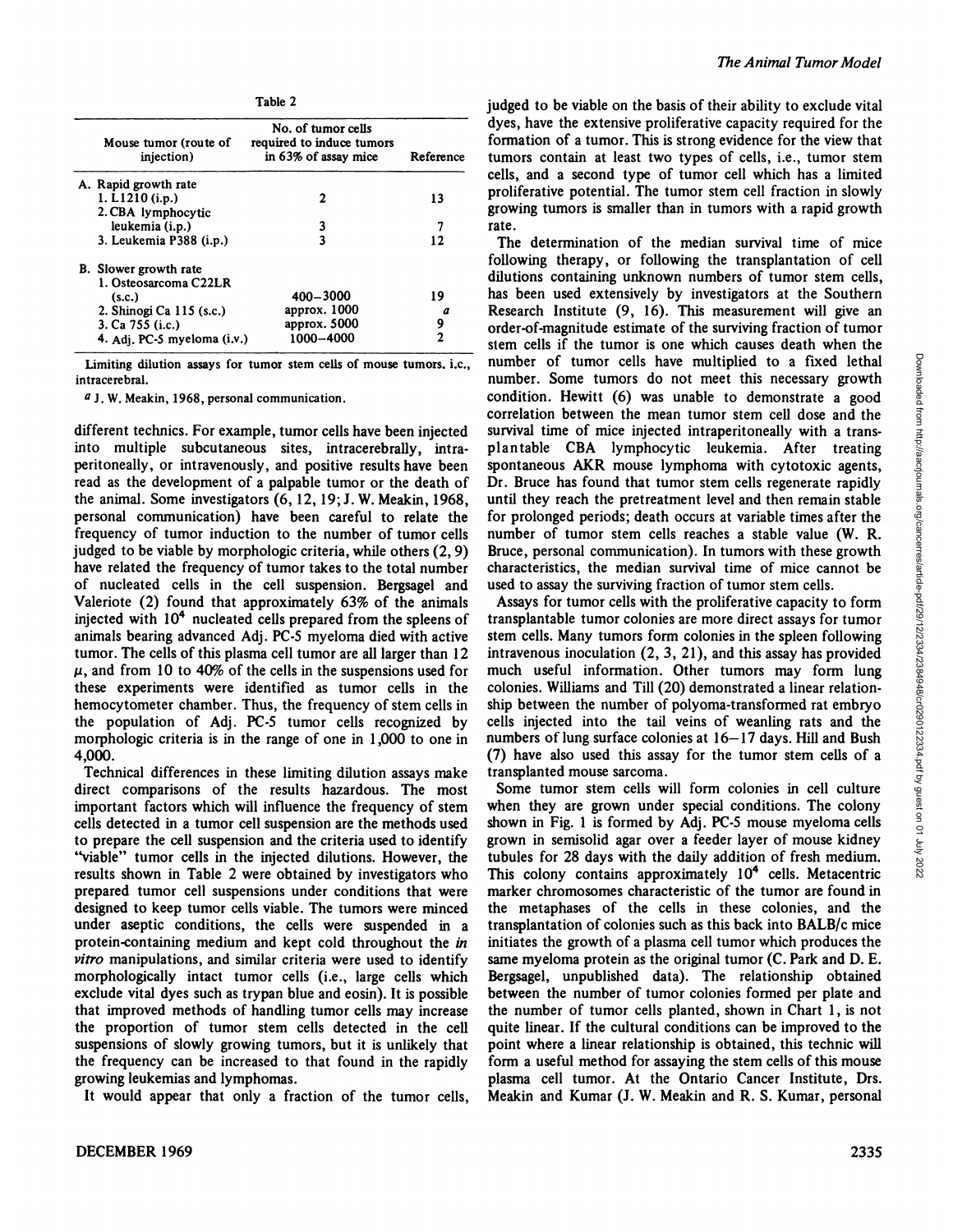communication) have also had some success in getting the Shinogi carcinoma 115 to form tumor colonies in cell culture. These cell culture methods have the promise of being useful in the study of human tumors.



Chart 1. This is a plot of the number of Adj. PC-5 tumor colonies per Petri dish containing more than 50 cells on Day 11 versus the total number of cells planted per dish. The figures shown for each point represent the mean and standard deviation of the numbers of tumor colonies found in four dishes.

#### Special Classes of Tumor Stem Cells

The development of assays for tumor stem cells and their use in evaluating the effectiveness of chemotherapy has permitted investigators to design rational treatment regimens for eliminating tumor stem cells from advanced animal tumors (9, 13, 17,18). If the use of these assays leads to the development of cures for all animal and human tumors there will be no need to improve the animal tumor model. It has been the failure of effective chemotherapeutic agents to cure some animal tumors which has led investigators to postulate that there may be a population of nonproliferating tumor stem cells; these form the fraction which is resistant to our best agents. Compart-<br>ment B of Skipper's model (15) was created for these cells. However, it must be recognized that this special class of tumor stem cell is still hypothetical, for the evidence which suggests its existence is indirect and open to several interpretations. It is also possible that there may be a special class of tumor stem cell which has a great potential for reproducing itself and a small probability of differentiating and losing some of this proliferative potential. A special population of hemopoietic stem cells with these properties has been found in mice (R. G. Worton, E. A. McCulloch, and J. E. Till. Physical Separation of Hemopoietic Stem Cells Differing in Their Capacity for Self-renewal. Submitted to J. Exptl. Med.) It is difficult to visualize direct assays for these hypothetical special classes of tumor stem cells. However, it may be possible to separate different classes of tumor stem cells on the basis of their physical properties. Some of the physical methods for the characterization of cell populations are listed in Table 3. The development of methods for separating different classes of tumor stem cells which will permit us to assay them and to

study their properties should lead to an improvement in the animal tumor model.

Table 3

| Technic                                 | Physical principle                                       | Cell property<br>determining<br>selection |
|-----------------------------------------|----------------------------------------------------------|-------------------------------------------|
| Density gradient<br>centrifugation (10) | Sedimentation<br>equilibrium                             | Cell density                              |
| "Staput" sedimentation<br>(11)          | Sedimentation<br>velocity                                | Cell density<br>$X$ radius <sup>2</sup>   |
| Counter current<br>separation $(1)$     | Partition between<br>selected pairs of<br>media          | Cell membrane<br>properties               |
| Pulse-height<br>analysis <sup>a</sup>   | Multichannel analyzer<br>coupled with Coulter<br>counter | Cell volume                               |

Physical methods for the characterization of cell populations.<br><sup>a</sup>R. G. Miller, personal communication.

### **REFERENCES**

- 1. Albertsson, P. A., and Baird, G. D. Counter-Current Distribution of Cells. Exptl. Cell Res., 28: 296-322, 1962.
- Mouse Plasma Cell Tumor. Cancer Res., 28: 2187-2196, 1968.
- 3. Bruce, W. R., and Van der Gaag, H. A Quantitative Assay for the Number of Murine Lymphoma Cells Capable of Proliferation in *Vivo. Nature, 199: 79-80, 1963.*
- 4. Furth, J., and Kahn, M. C. The Transmission of Leukemia of Mice with a Single Cell. Am. J. Cancer, 31: 276-282, 1937.
- 5. Hewitt, H. B. Studies of the Quantitative Transplantation of Mouse Sarcoma. Brit. J. Cancer, 7: 367-392, 1953.
- 6. Hewitt, H. B. Studies of the Dissemination and Quantitative Transplantation of a Lymphocytic Leukemia of CBA Mice. Brit. J. Cancer, 12: 378-401, 1958.
- 7. Hill, R. P., and Bush, R. S. A Lung Colony Assay for Determining the Cellular Radiosensitivity of a Solid Tumour. Internati. J. Radiation Biol., in press.
- 8. Lasnitzki, I. The Behavior of Ascites Tumour Cells in Vivo and in Tissue Culture. J. Pathol. Bacteriol., 64: 252-253, 1952.
- Pulse-height Multichannel analyzer Cell volume<br>
2. Coupled with Coulter<br>
2. Coupled with Coulter<br>
2. Bergsagel, D. E., and Baird, G. D. Counter-Current Distribution of<br>
2. Bergsagel, D. E., and Naird, G. D. Counter-Curren 9. Laster, W. R., Mayo, J. G., Simpson-Herren, L., Griswold, D. P., Jr., Lloyd, H. H., Schabel, F. M., Jr., and Skipper, H. E. Success and Failure in the Treatment of Solid Tumors. II. Kinetic Parameters and "Cell Cure" of Moderately Advanced Carcinoma 755. Cancer Chemotherapy Rept., in press.
- 10. Leif, R. C., and Vinograd, J. The Distribution of Buoyant Density of Human Erythrocytes in Bovine Albumin Solutions. Proc. Nati. Acad. Sei. U. S., 51: 520-528, 1964.
- 11. Peterson, E. A., and Evans, W. H. Separation of Bone Marrow Cells by Sedimentation at Unit Gravity. Nature, 214: 824-825, 1967.
- 12. Porter, E. H., and Berry, R. J. The Efficient Design of Transplantable Tumor Assays. Brit. J. Cancer, 17: 583-595, 1963.
- 13. Schabel, F. M., Jr. In Vivo Leukemic Cell Kinetics and "Curability" in Experimental Systems. In: The Proliferation and Spread of Neoplastic Cells, The University of Texas M. D. Anderson Hospital and Tumor Institute at Houston, pp. 379-408. Baltimore: The Williams & WUkins Co., 1968.
- 14. Skipper, H. E. Kinetic Considerations Associated with Therapy of Solid Tumors. In: The Proliferation and Spread of Neoplastic Cells,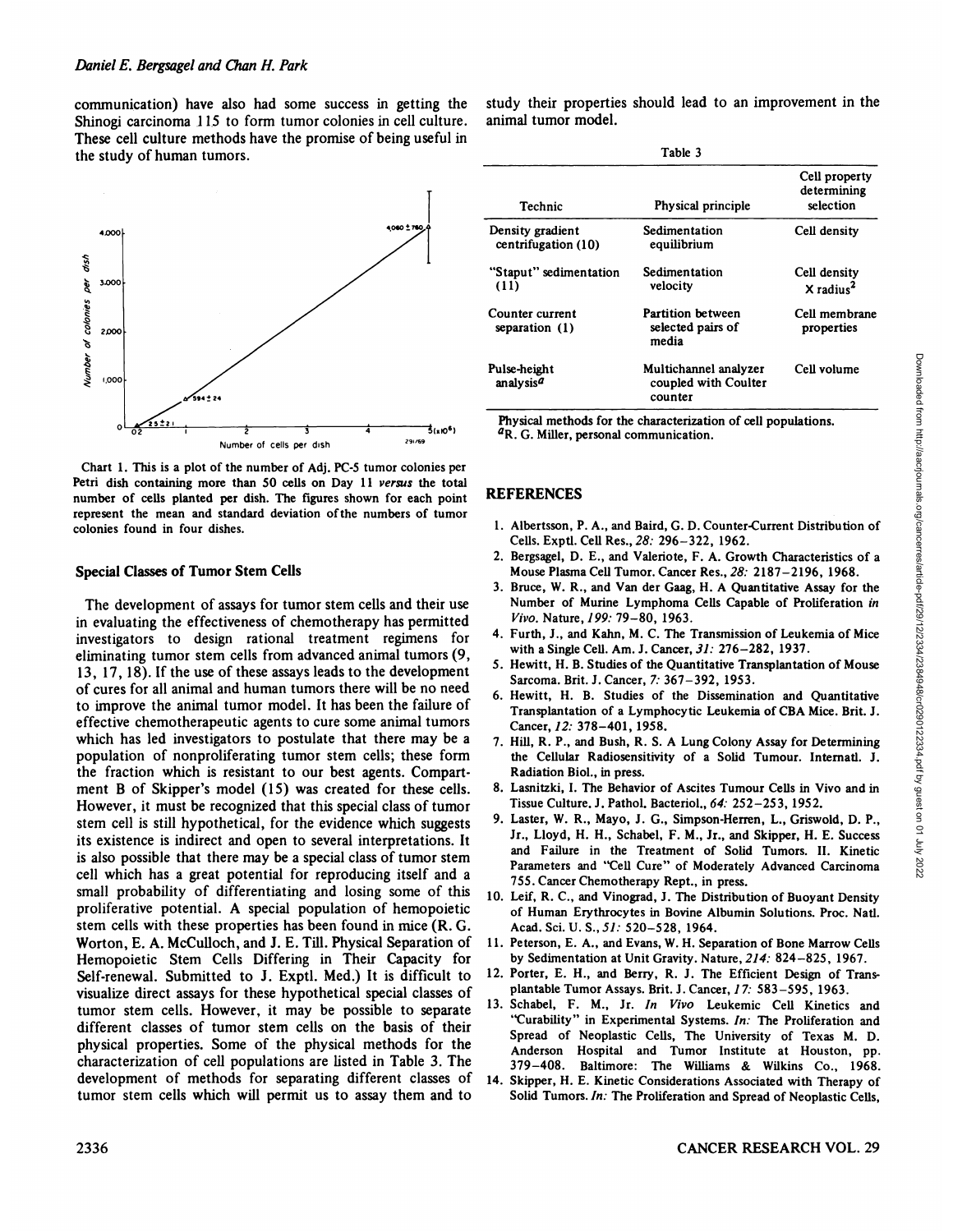- 15. Skipper, H. E. Improvement of the Model Systems. Cancer Res., 40: 935-944,1968.
- Evaluation of Potential Anticancer Agents. XIII. On the Criteria and Kinetics Associated with "Curability of Experimental 20. Williams, J. F., and Till, J. E. Formation of Lung Colonies by
- 17. Skipper, H. E., Schabel, F. M., Jr., and Wilcox, W. S. Experimental 177-184, 1966. 1967. Cancer Chemotherapy Rept., 51: 415–421, 1967.
- The University of Texas M. D. Anderson Hospital and Tumor 18. Valeriote, F. A., Bruce, W. R., and Meeker, B. E. Synergistic Institute at Houston, pp. 213-233. Baltimore: The Williams Action of Cyclophosphamide and 1,3-Bis( Action of Cyclophosphamide and 1,3-Bis(2-chloroethyl)-1-nitro-& Wilkins Co., 1968. sourea on a Transplanted murine lymphoma J. Nati. Cancer Inst.,
- *29: 2329-2333, 1969. 19. Van Putten, L. M. Tumor Reoxygenation during Fractionated* 16. Skipper, H. E., Schabel, F. M., Jr., and Wilcox, W. S. Experimental Radiotherapy; Studies with a Transplantable Mouse Osteosarcoma.<br>Evaluation of Potential Anticancer Agents. XIII. On the Criteria Europ. J. Cancer, 4:
	- Leukemia." Cancer Chemotherapy Rept. 35: 1–111, 1964. Polyoma-transformed Rat Embryo Cells. J. Natl. Cancer Inst., 37:
	- Evaluation of Potential Anticancer Agents. XXI. Scheduling of 21. Wodinsky, I., Swinarski, J., and Kensler, C. J. Spleen Colony Studies of Leukemia L1210. I. Growth Kinetics of Lymphocytic against Leukemia Cells. Cancer Chemotherapy Rept. 51: 125-165, L1210 Cells in Vivo as Determined by Spleen Colony Assay.